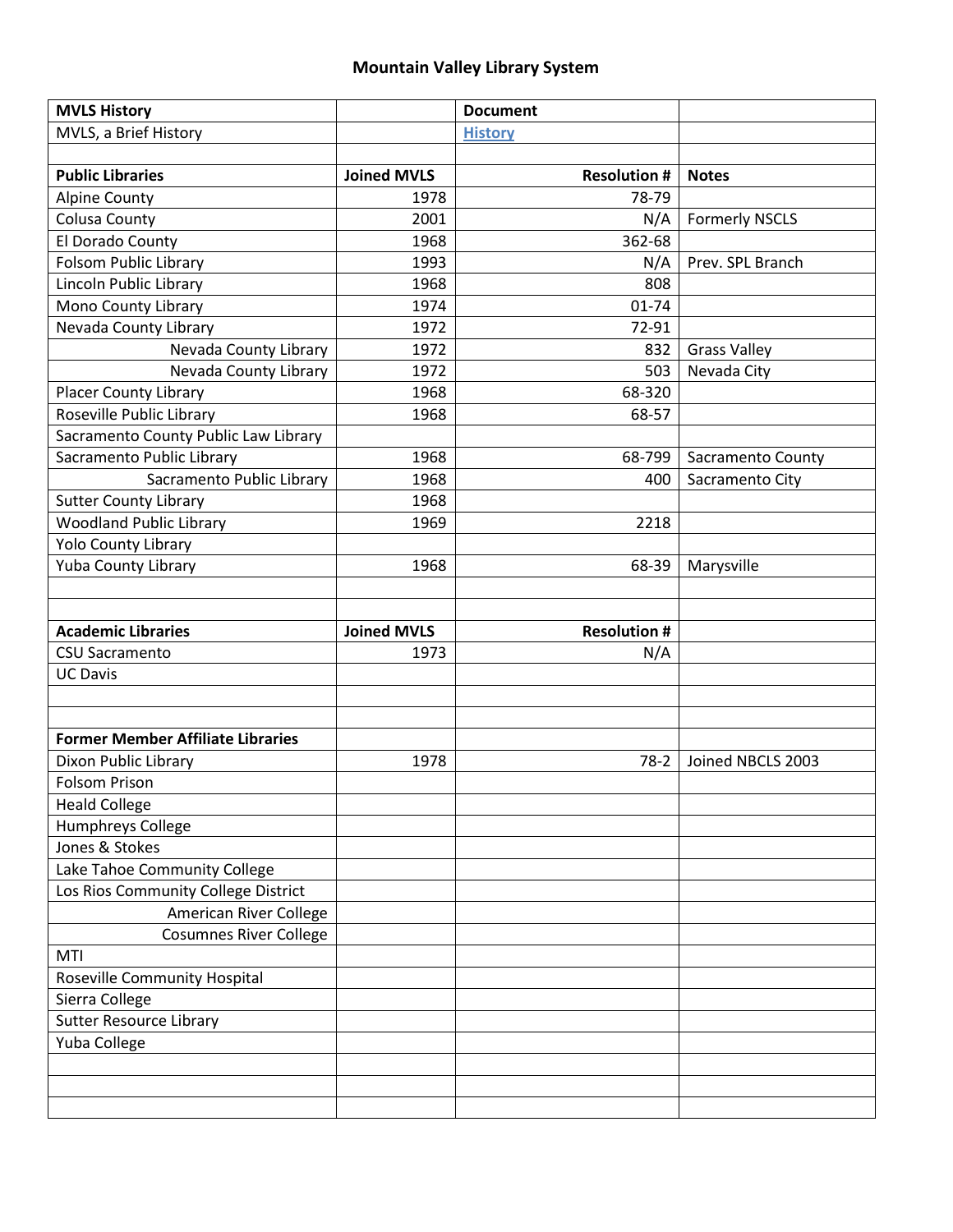May 1990

<span id="page-1-0"></span>To: Janet

## **MVLS. A BRIEF HISTORY!**

The Mountain-Valley Library System (MVLS) was established in March 1969 when the Mother Lode Library System<sup>2</sup> and the Sacramento City-County Library Systems merged and included the Sutter County Library and Marysville City Library. Mountain-Valley was created and funded under the guidelines of the Public Library Services Act.

As a part of the prior Mother Lode System, Auburn was designated as an "area" library and funds from the Library Services and Construction Act were sought and secured to develop it as a referral center for El Dorado and Placer County Libraries. In March, 1968, an application was made for a greater information network which would keep Auburn-Placer as an "area" library, and include Sacramento as a "research" library. The grant was made and the Mountain-Valley Information Center began in 1968. The Mother Lode teletype network was expanded to include Sacramento, Sutter County and Marysville, offices were opened in the Central Library in Sacramento, vans and drivers were secured, and headquarters staff was hired. The area library concept ended in 1980. Sacramento Central Library remains the resource library for the System.

Other jurisdictions that joined Mountain Valley between 1969 and 1972 included Woodland Public and Alpine, Yolo, Nevada and Yuba Counties. (Mono too?) In 1973/74 MVLS received an LSCA grant enabling UCD, CSUS, CRC, Sierra, Sacramento City College and Yuba College to join in the reference network

Roseville Hospital joined in 1974, Dixon Public in 1979, Folsom Prison in 1982 and Lake Tahoe Community College in 1985.

Between 1976 and 1979 reciprocal borrowing agreements were developed for Tahoe area libraries via the "Cross the Line" and "Sierra Libraries Information Consortium" (SLIC).

<sup>&</sup>lt;sup>1</sup> Prepared by Mary L. Stephens with assistance from Judy Lane; a cursory overview. dates need to be double checked in MVLS Official Minutes; send me any corrections or omissions.

<sup>&</sup>lt;sup>2</sup>Members included Auburn-Placer and El Dorado Counties and the Nevada County Demonstration Project plus the cities of Roseville and Lincoln.